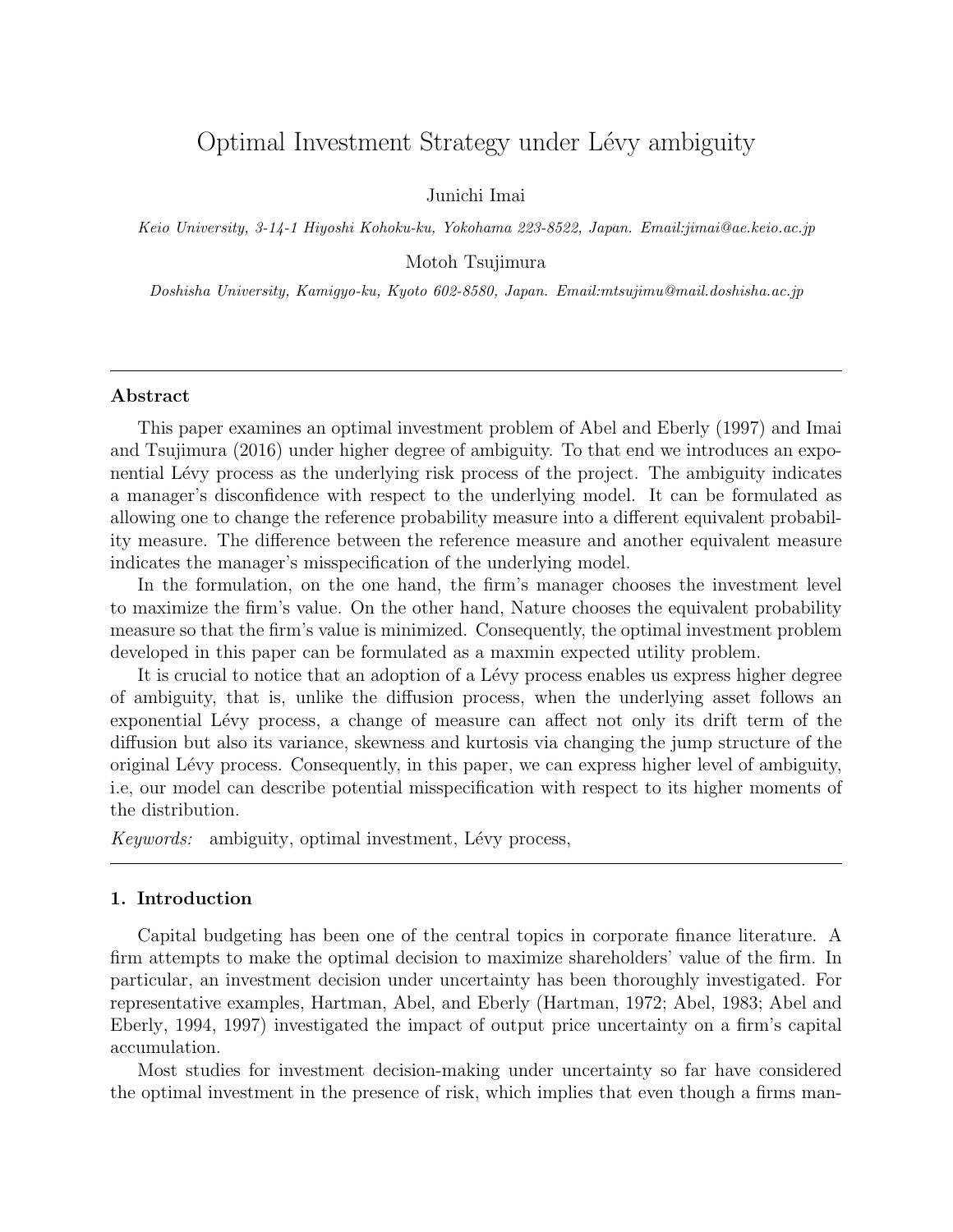ager recognizes unpredictable events in the future, he/she has perfect confidence about the distribution of the future events. Abel and Eberly (1997) investigated a capital investment problem and derived closed-form solutions under an output price risk. One of the difficulties in applying the theoretical analyses to an actual business is to estimate parameter values of the underlying process. In the case of financial options, it is relatively easier to statistically estimate the parameter values since in most cases the underlying assets are traded in liquid markets. On the other hand, in many cases of the real assets, the corresponding underlying assets are not traded in liquid market, sometimes they are not observable at all. These facts indicates that it is hard to obtain accurate estimation in many practical applications. Bloom et al. (2007) provided some empirical evidences, for instance. We refer the reader to Becker and Brownson (1964), Camerer and Weber (1992), Etner et al. (2012) and the references therein.

One way of resolving it is to admit the possibility of the misspecification, i.e., introducing the notion of ambiguity with respect to the underlying model. It enables one to formulate an optimization problem with allowing a possible misspecification whereas to derive the optimal strategy at the presence of the ambiguity. Imai and Tsujimura (2016) extended Abel and Eberly (1997) to a problem under ambiguity. They showed that the ambiguity produces a clear effect on the optimal decision. In particular, the existence of the ambiguity forces the firm's manager to have a pessimistic view with regard to the future output price, which could lead to decreasing the firm value. Furthermore, they showed that the trade-off between the acceptable degree of misspecification and the penalty of accepting misspecification determines the optimal level of distortion between the reference model and the approximation model.

It is critical to notice that all the existing models that take the ambiguity into account explicitly assume that the underlying risk follows a geometric Brownian motion. In this case, Girsanov theorem clearly indicates that any change of measure affects only the drift term of the process. In other words, under the assumption of the geometric Brownian motion, a manager's misspecification arises only on its expected rate of return, and never affects the volatility of the underlying risk. Note that this fact is also true for any diffusion process. It is against our intuition that a manager could misspecify not only the drift but also the volatility term of the underlying process. Consequently, in this sense, the standard assumption with respect to the underlying risk process used in many existing studies is not validated.

Motivated by these observations, in this paper, we examine the optimal investment problem of Abel and Eberly (1997) and Imai and Tsujimura (2016) under higher degree of ambiguity. To that end this paper introduces an exponential Lévy process as the underlying stochastic process of the project.

A Lévy process was first introduced in economics by Mandelbrot (1963), and since then it has long been used in the field of finance and actuarial science. It is known that any Lévy process can be decomposed into three parts, that is, a deterministic drift part, continuous diffusion (volatility) part, and a jump part. Hence, it can be considered as a natural extension of a Brownian motion and a compound Poisson process. L´evy processes have obtained a popularity in mathematical finance because it can provide a lot of flexibility for modeling an underlying risk.

The validity of a Lévy process in financial application is supported by many empirical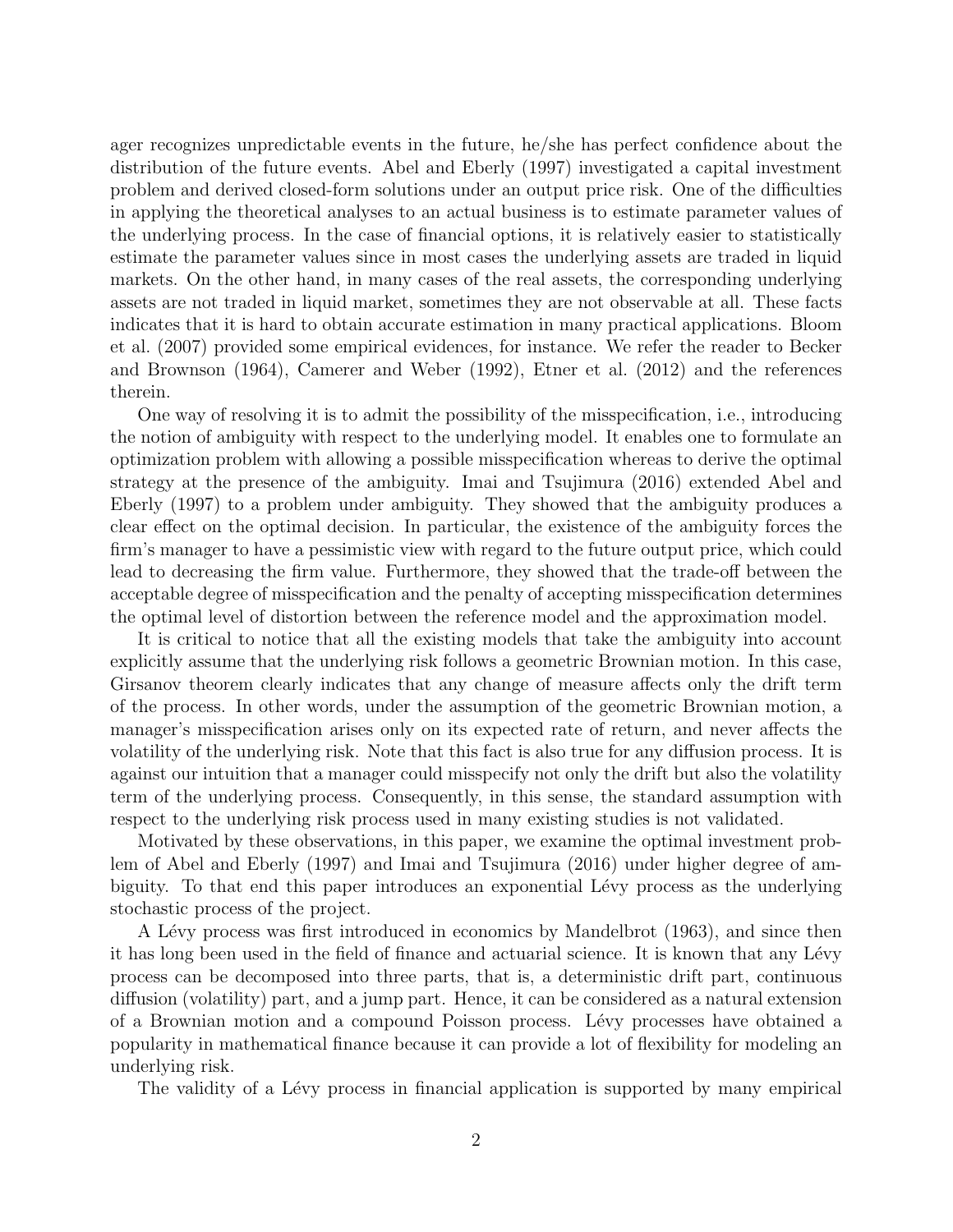tests. For example, Madan and Seneta (1990) reported that variance gamma Lévy process is better fit to Australian stock market data. Rydberg (1999) applied the Lévy process to U.S. stock prices. Prause (1999) compared the goodness of fit to German stock and US stock index market in terms of Kolmogorov distance and Anderson & Darling statistic, and concludes that the many infinite divisible distributions have better fit than normal distribution. A further details about Lévy process used in finance, we refer the reader to Raible (2000).

In this paper, the ambiguity indicates a manager's disconfidence with respect to the underlying risk process. It can be formulated as allowing one to change the reference probability measure into a different equivalent probability measure. The difference between the reference measure and another equivalent measure indicates the manager's misspecification of the underlying model. On the one hand, the firm's manager chooses the investment level to maximize the firm's value. On the other hand, the nature choose the equivalent probability measure so that the firm's value is minimized. Consequently, the optimal investment problem developed in this paper can be formulated as a minimax problem. This model is now called a maxmin (or multi-prior) expected utility (MEU) model. See Gilboa and Schmeidler (1989), for a rigorous introduction of the MEU model. The MEU model assumes that a decision-maker has a set of priors  $P$  that represents the fact that he/she cannot identify a particular set of parameter values for underlying stochastic process. A similar idea has been analyzed in the field of control theory. In order to keep control of physical systems under some ambiguous environment, they have developed a robust control theory. See a book by Hansen and Sargent (2008, Chapter 1) and reference therein for a review of robust control theory.

It is crucial to notice that an adoption of a Lévy process enables us express higher degree of ambiguity, that is, unlike the diffusion process, when the underlying asset follows an exponential Lévy process, a change of measure can affect not only its drift term of the diffusion but also its variance, skewness and kurtosis via changing the jump structure of the original L´evy process. Consequently, in this paper, we can express higher level of ambiguity, i.e, our model can describe potential misspecification with respect to its higher moments of the distribution. However, from a mathematical viewpoint, the set of equivalent measure for an exponential Lévy process is extremely large. First, there is no guarantee that the transformed process with a new equivalent probability measure belongs to the class of the exponential Lévy processes. Second, even though we restrict our attention to the set of equivalent probability measure that preserve the class of Lévy processes, it is still too large for us for discussing the ambiguity with respect to the model specification (see Cont and Tankov (2004b), for example).

For this reason we further restrict the set of equivalent probability measures on the following two aspects. First, we employ an Esscher transform for changing the equivalent probability measure. The Esscher transform has often been proposed and investigated in option pricing literature.

Gerber et al. (1994) proposed to use the Esscher transform for pricing options in incomplete markets. The Esscher transform can be also interpreted in terms of economic theory. It arises from a general equilibrium representative agent model with a utility in which a relative risk aversion is constant. See Keller (1997) for the detail of the discussion. Chan(1999)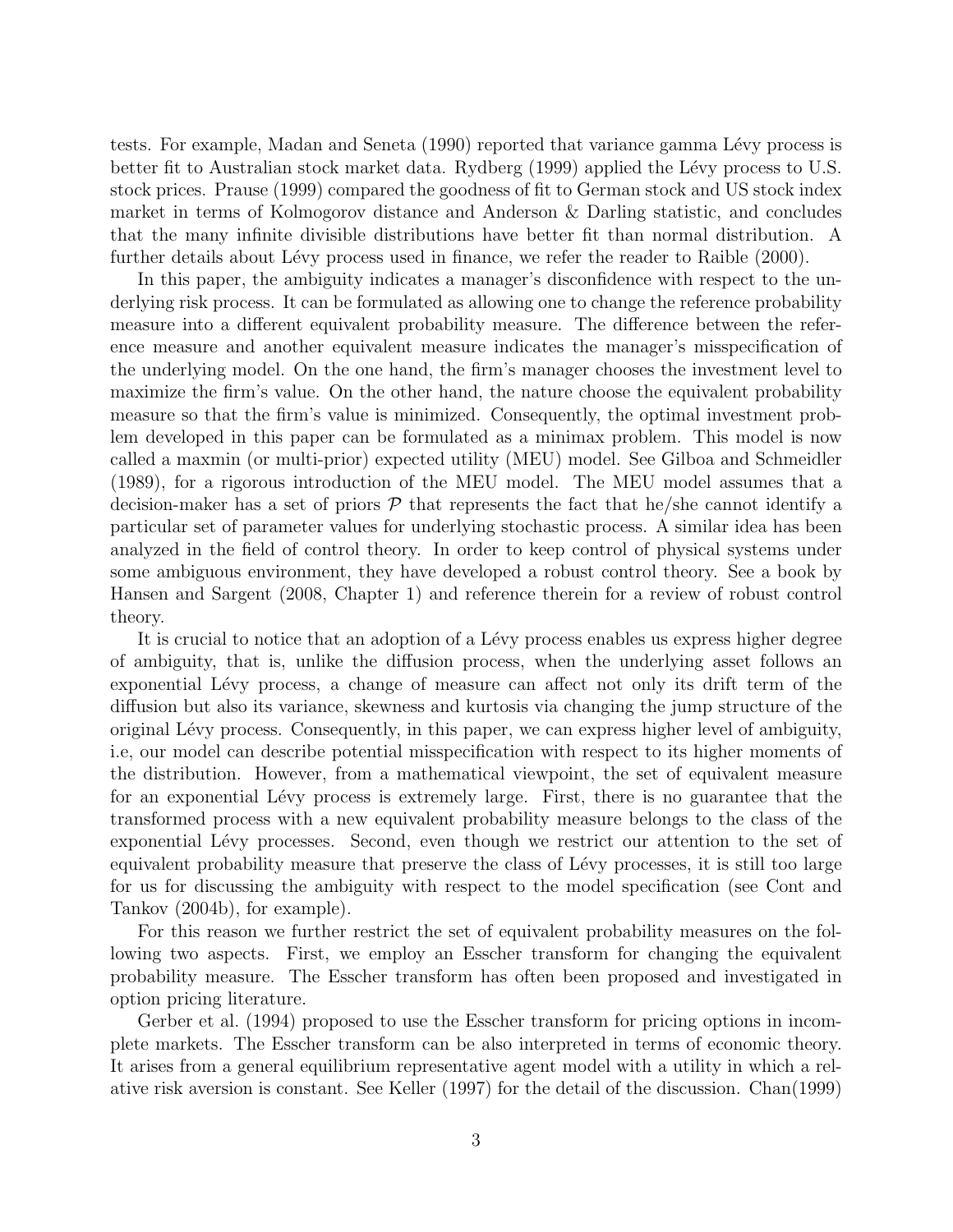proved that the Esscher transform minimizes the relative entropy of the measure *P* and *Q* under all equivalent martingale transformation.

Second, we employ a generalized hyperbolic (GH) Lévy process as a representative of the Lévy process. The GH Lévy process, introduced by Barndorff-Nielsen (1977), is a special case of the Lévy process whose marginal distribution follows the GH distribution. It is thoroughly examined in Eberlein and Keller (1995), Prause (1999), Eberlein et al. (1998). Although a GH Lévy process is a special class of the Lévy processes, it has a rich structure that can offer a great variety of shapes. Many known infinitely divisible distributions can be considered as subclasses of the GH distribution, including normal, student-t, normal inverse, hyperbolic, variance gamma. In particular, we can examine the effect of additional degree of the ambiguity since the GH Lévy contains the geometric Brownian motion as a special case.

In this paper, we adopt a dynamic programming to formulate the problem. First, we introduce an iterative method for solving the maxmin problem numerically. Second, we use a value iteration algorithm for solving a fixed point to solve an infinite time horizon problem. Third, in order to implement the above algorithms, we utilize both a quasi-Monte Carlo method and a spline function approximation method to enhance numerical accuracy.

This paper is organized as follows. In Section 2, we describe the investment problem under ambiguity and formulate it as a maxmin problem. We also discuss an approximate dynamic programming for solving the optimization problem. In Section 3, we provide numerical results and discuss the effect of higher level of the ambiguity on the optimal decision. Finally, concluding remarks are given in Section 4.

### **2. Optimal investment problem**

### *2.1. Modelling Investment Project*

First, we take a quick review an infinite-time investment model under an output price uncertainty, that was originally developed in Abel and Eberly (1997) and extended in Imai and Tsujimura (2016). Let  $F(L_t, K_t)$  denote a firm's production function that takes the Cobb–Douglas form:

$$
F(L_t, K_t) = L_t^{\varpi} K_t^{1-\varpi},\tag{1}
$$

where  $K_t$  and  $L_t$  represent, respectively, the amount of capital stock and the labor at time *t*, and  $\varpi \in (0,1)$  represents the output elasticity of the labor. The amount of capital  $K_t$  is governed by

$$
dK_t = (I_t - \delta K_t)dt, \qquad K_0 = k,
$$
\n<sup>(2)</sup>

in which  $I_t$  is the amount of investment at time  $t$  and  $\delta \in (0,1)$  is the depreciation rate. We assume that the cost for obtaining additional amount of the capital, denoted by *C*, is a function of  $I_t$ , given by

$$
C(I_t) = c_0 I_t + c_1 I_t^{\phi}, \t\t(3)
$$

where  $c_0 > 0$  is the price of purchasing capital,  $c_1 > 0$  is the conversion factor with  $\phi > 1$  being the adjustment cost parameter. Equation (3) indicates that to obtain additional amount of the capital, the firm needs to pay the adjustment cost in addition to the price of the capital, and hence the total cost becomes convex with respect to the amount of the investment.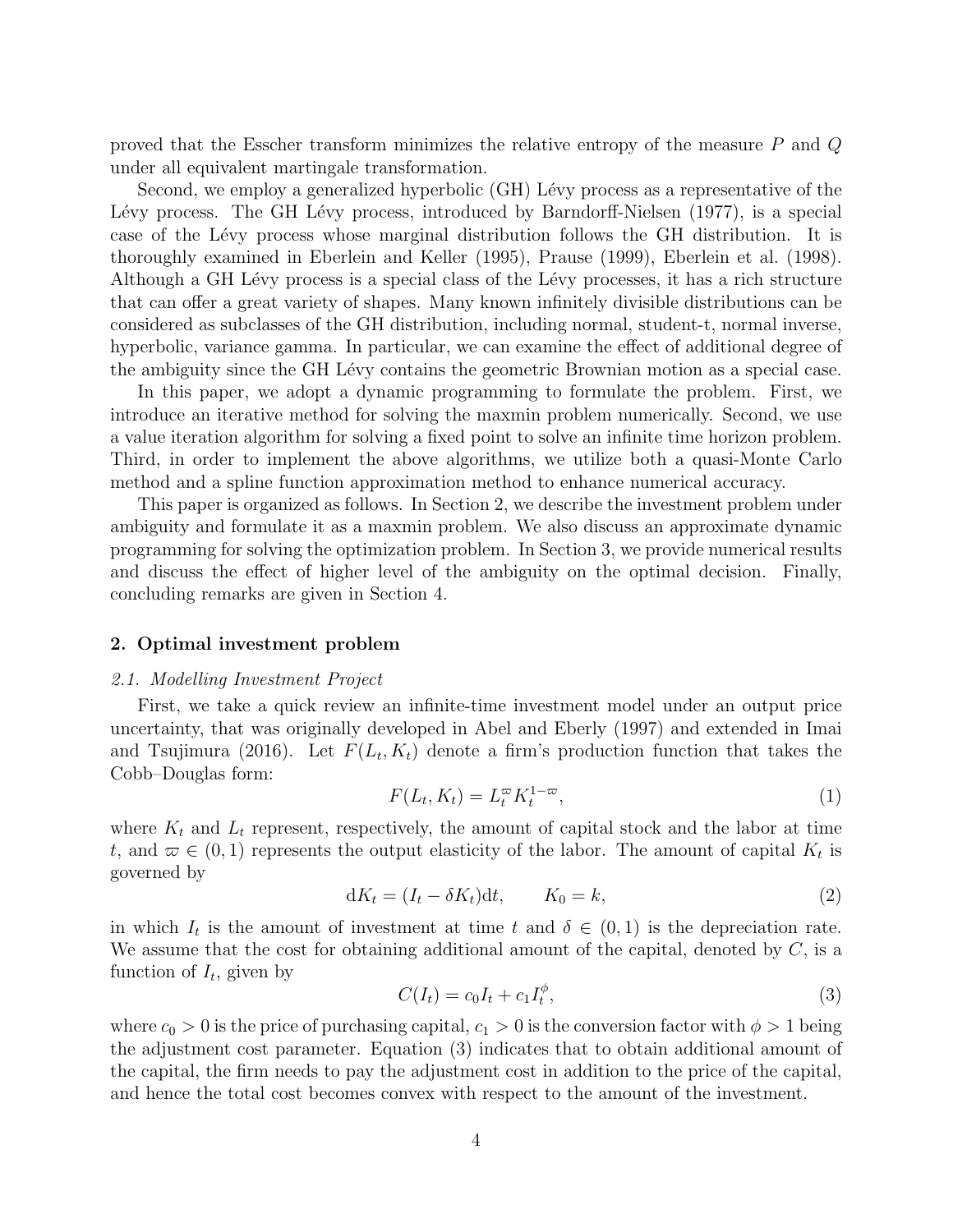In the consideration of the labor cost, it can be shown that the net operating profit can be given by  $\pi(K_t, P_t) - C(I_t)$  where  $\pi(K_t, P_t)$  represents the operating profit given by

$$
\pi(K_t, P_t) = \eta P_t^{\alpha} K_t,
$$

with  $\alpha = 1/(1 - \varpi) > 1$  and  $\eta = \alpha^{-\alpha}(\alpha - 1)^{\alpha - 1}w^{1 - \alpha} > 0$ . we assume that discount rate *r* is sufficiently large so that the accumulated profit will not explode.

Let us now introduce a filtered probability space  $(\Omega, \mathcal{F}, \mathbb{P}, \{\mathcal{F}_t\}_{t\geq 0})$ . In this paper, we assume that the underlying output price process follows  $P_t$  an exponential Lévy process, i.e.,

$$
P_t = p e^{X_t},\tag{4}
$$

where  $X_t$  stands for a Lévy process with  $X_0 = 0, a.s.$ 

A Lévy process refers to a cádlág stochastic process that has independent and stationary increments. The distribution of these increments are called infinitely divisible. Lévy processes are completely characterized by the Lévy triplet or the characteristic triplet,  $(\gamma, \sigma^2, \nu)$  where  $\gamma$ represents the drift,  $\sigma$  is the volatility of the Brownian part, and  $\nu$  is called the Lévy measure that governs the jump part of the process that satisfies  $\nu(0) = 0$  and  $\int (|x|^2 \wedge 1) d\nu(x) < \infty$ .

Lévy-Khinchin representation shows that there exists  $\gamma$ ,  $\sigma$ , and  $\nu$  such that the characteristic function  $\chi_t$  of  $X_t$  has the representation

$$
\chi_t(z) = \mathbb{E}\left[e^{izX_t}\right] = e^{t\psi(z)}
$$

where

$$
\psi(z) = i\gamma z - \frac{1}{2}\sigma^2 z^2 + \int_{\mathbf{R}} \left( e^{izx} - 1 - izh(x) \right) \nu(dx),
$$

and  $h(x) := 1_{[-1,1]}(x)$  is a truncation function. For a formal definition of a Lévy process, see Sato (1999), for example.

In the presence of the ambiguity, Equation (4) can be considered as a reference model, that is, it is a stochastic process based on the best possible estimate for the firm's manager. The firm's manager is, however, concerned about the robustness of his/her decisions to misspecification of the reference probability. In order to resolve the concern he/she prepares for a set of equivalent probability measures,  $P$ , on  $(\Omega, \mathcal{F})$  for expressing the possible misspecification. Then, the reference probability measure  $\mathbb P$  could be replaced by another equivalent probability measure  $\mathbb{Q} \in \mathcal{P}$ . The penalty for a difference between the reference probability  $\mathbb P$  and another equivalent probability  $\mathbb Q$  is usually imposed to avoid choosing a too distant probability measure from the reference probability measure. We employ a relative entropy measure or KL divergence to measure the difference, denoted by  $R_t(\mathbb{P}, \mathbb{Q})$ , between the reference probability measure  $\mathbb P$  and an alternative probability measure  $\mathbb Q$  at time *t*. Let  $Z_t = \frac{dQ}{dP}$  $\frac{dQ}{dP}|_{\mathcal{F}_t}$  represents the density process. The relative entropy is defined as

$$
R_t(\mathbb{P}, \mathbb{Q}) = \mathbb{E}^{\mathbb{P}} \left[ Z_t \log(Z_t) \right] = \mathbb{E}^{\mathbb{Q}} \left[ \log(Z_t) \right]. \tag{5}
$$

The firm attempts to choose the optimal investment rate at each time to maximize the expected firm's operating profit under output price ambiguity. To solve the problem, we adopt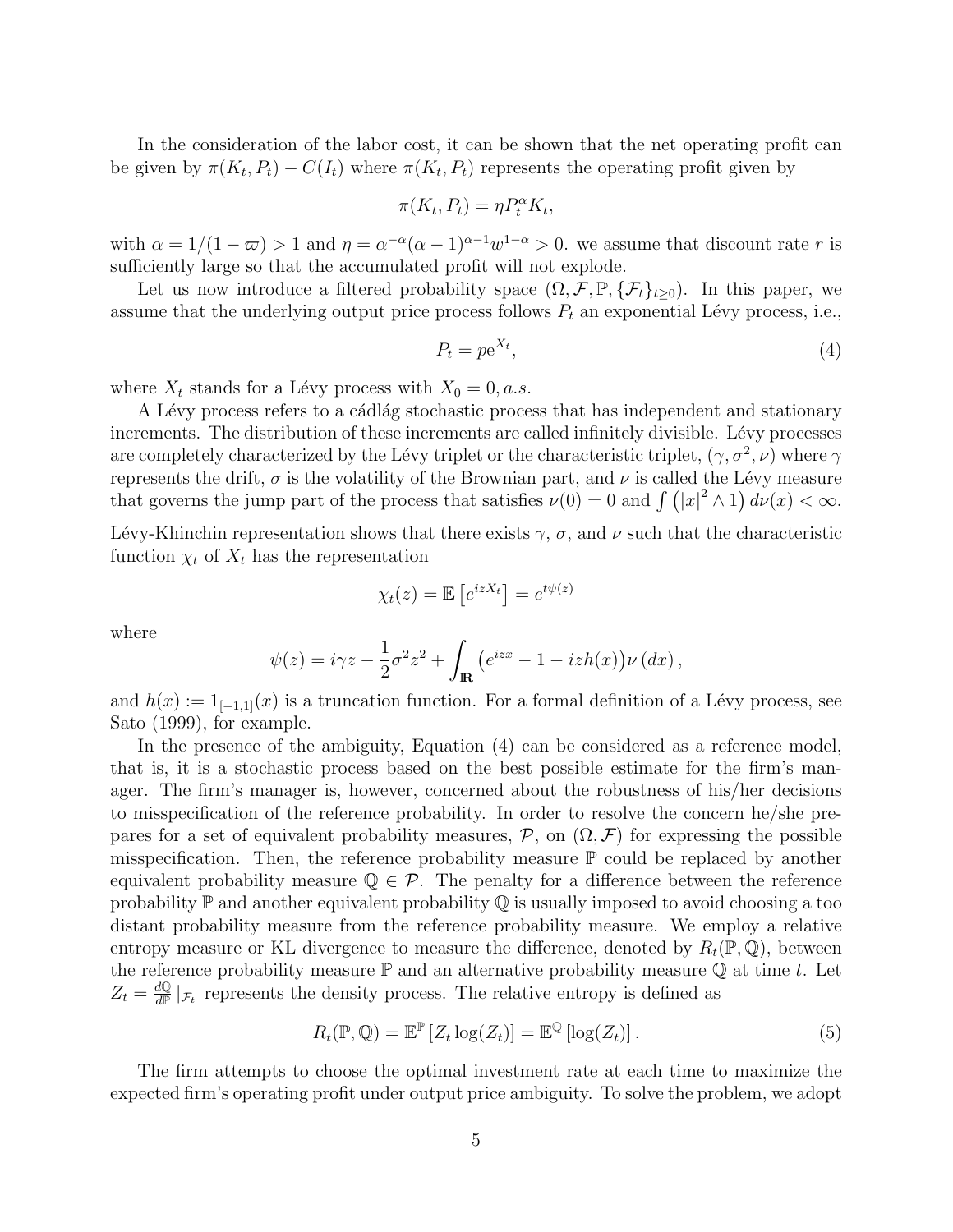the robust control approach developed by Hansen and Sargent (2001), Hansen et al. (2002, 2006), which is based on maxmin expected utility (MEU) model of Gilboa and Schmeidler (1989). In the MEU model, it is proven that an ambiguity-averse decision-maker chooses a policy to maximize his/her utility in the possible worst case. Let  $V(k, p)$  denote the value function with  $P_0 = p$  and  $K_0 = k$ . It is formally formulated as follows:

$$
V(k,p) = \max_{I_t \in \mathcal{I}} \min_{\mathbb{Q} \in \mathcal{P}} \left\{ \mathbb{E}^{\mathbb{Q}} \left[ \int_0^\infty e^{-rt} \left\{ \pi \left( K_t, P_t \right) - C \left( I_t \right) \right\} \mathrm{d}t \right] + \theta \int_0^\infty e^{-rt} R_t \left( \mathbb{P}, \mathbb{Q} \right) \mathrm{d}t \right\}
$$
  
= 
$$
\max_{I_t \in \mathcal{I}} \min_{\mathbb{Q} \in \mathcal{P}} \mathbb{E}^{\mathbb{Q}} \left[ \int_0^\infty e^{-rt} Y_t \mathrm{d}t \right],
$$
 (6)

where

$$
Y_t := \pi(K_t, P_t) - C(I_t) + \theta \log Z_t,\tag{7}
$$

and  $\theta \geq 0$  is the multiplier on the relative entropy penalty. Note that Equation (6) is based on the new probability measure  $\mathbb Q$ . The formula can be written under the reference probability measure P.

$$
V(k,p) = \max_{I_t \in \mathcal{I}} \min_{\mathbb{Q} \in \mathcal{P}} \mathbb{E}^{\mathbb{P}} \left[ \int_0^\infty e^{-rt} \hat{Y}_t dt \right]
$$
 (8)

where

$$
\hat{Y}_t := \{ \pi \left( K_t, \hat{P}_t \right) - C \left( I_t \right) \} Z_t + \theta Z_t \log Z_t. \tag{9}
$$

Note that  $\pi\left(K_t, \hat{P}_t\right) - C\left(I_t\right)$  is independent, and only  $Z_t$  depends on the choice of the new probability Q.

# *2.2. A change of measure for a L´evy process*

As mentioned in the introduction, the class of equivalent measure for an exponential Lévy process is extremely large and there is no guarantee that the transformed process with a new equivalent probability measure  $\mathbb Q$  belongs to the class of the exponential Lévy processes. Jacod and Shiryaev (2013) and Raible (2000) proved the necessary and sufficient condition, respectively, for preserving the class of the exponential Lévy process by the change of measure, which is summarized as follows:

**Proposition 2.1.** *Let*  $X$  *be a Lévy process on*  $\mathbb{R}$  *with Lévy triplet*  $(\gamma, \sigma^2, \nu)_\mathbb{P}$  *under a measure*  $\mathbb{P}$ *. Then there exits an equivalent probability measure*  $\mathbb{Q}$  *such that*  $X$  *is a Lévy process under*  $\mathbb Q$  *with Lévy triplet*  $(\tilde{\gamma}, \tilde{\sigma}^2, \tilde{\nu})_{\mathbb Q}$ *, if and only if there exist*  $\beta$  *and a function y satisfying* 

$$
\int_{\mathbb{R}} |h(x) (1 - y(x))| \nu(dx) < \infty, \int_{\mathbb{R}} \left(1 - \sqrt{y(x)}\right)^2 \nu(dx) < \infty.
$$

Furthermore, the corresponding Lévy triplet can be written by

$$
\tilde{\gamma} = \gamma + \sigma^2 \beta + \int_R h(x) (1 - y(x)) \nu(dx), \qquad (10)
$$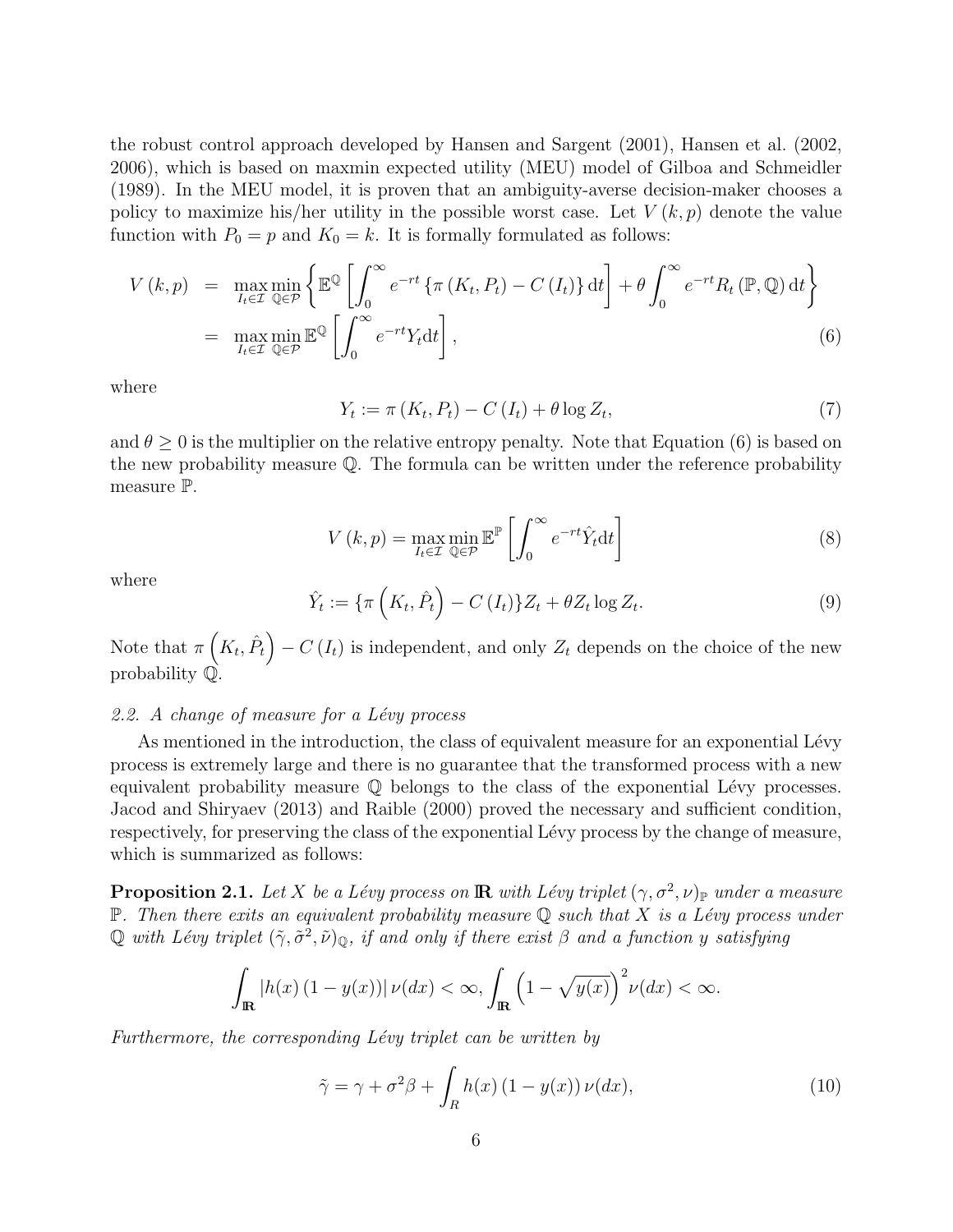$$
\tilde{\sigma} = \sigma,\tag{11}
$$

$$
\frac{d\tilde{\nu}}{d\nu}(x) = y(x). \tag{12}
$$

Proposition 2.1 indicates that a change of measure that preserves the Lévy process can be characterized by Girsanov quantities  $(\beta, y)$ . Equation (10) indicates that the drift term of the diffusion part is shifted by a change of measure with the Girsanov quantities, whereas Equation (11) clearly shows that the volatility term of the diffusion part remains unchanged. On the other hand, Equation (12) indicates that the function *y* can change the jump structure under the Q-measure. In other words, unlike the diffusion process, under the assumption that the underlying asset follows an exponential Lévy process, a change of measure can affect not only its drift term of the diffusion but also its variance, skewness and kurtosis of the distribution by changing the jump structure of the original Lévy process. Consequently, in this paper, we can express higher level of ambiguity, that is, our model can describe potential misspecification with respect to its higher moments of the distribution.

When an equivalent martingale measure  $\mathbb Q$  is chosen, the relative entropy, denoted by  $R_t(\mathbb{P}, \mathbb{Q})$ , can be explicitly written by

$$
R_t\left(\mathbb{P},\mathbb{Q}\right) = \frac{t}{2\sigma^2} \left\{ \tilde{\gamma} - \gamma - \int_{-1}^1 x\left(\tilde{\nu} - \nu\right) dx \right\}^2 + t \int_{-\infty}^\infty \left(y\left(x\right) \ln y\left(x\right) - y\left(x\right) + 1\right) \nu\left(dx\right). \tag{13}
$$

For a derivation of Equation (13), see in Cont and Tankov (2004b)).

## *2.3. A generalized hyperbolic L´evy process*

Even if we restrict our attention to the class of exponential Lévy processes, the set of equivalent probability measures is still too large to discuss the optimal investment under the ambiguity. In fact, in the book of Cont and Tankov (2004a), they state that in the presence of jumps even if we restrict our attention to structure preserving measures, the set of equivalent probability measures is surprisingly large. Hence, we consider a generalized hyperbolic (GH) Lévy process for analyzing the effect of the ambiguity on the optimal investment decision numerically.

Let us first review a basic facts about a generalized hyperbolic (GH) Lévy process. See Raible (2000) for a rigorous mathematical treatment and Predota (2005) for a comprehensive survey for financial applications. The probability density function (pdf) of the GH distribution has five parameters  $(\lambda_g, \alpha_g, \beta_g, \mu_g, \delta_g)$  and is given by

$$
f^{GH}(x; \lambda_g, \alpha_g, \beta_g, \mu_g, \delta_g) = \frac{\xi_g^{\lambda_g}}{\sqrt{2\pi\alpha_g^{2\lambda_g - 1}\delta_g^{2\lambda_g}K_{\lambda_g}(\xi_g)}} \eta_g(x)^{\lambda_g - \frac{1}{2}} K_{\lambda_g - \frac{1}{2}} \left(\eta_g(x)\right) e^{\beta_g(x - \mu_g)}, \quad (14)
$$

where  $\xi_g = \delta_g \sqrt{\alpha_g^2 - \beta_g^2}$ ,  $\eta_g(x) = \alpha_g \sqrt{\delta_g^2 + (x - \mu_g)^2}$ , and the parameters  $\delta_g$ ,  $\beta_g$ ,  $\alpha_g$  and  $\lambda_g$ satisfy

$$
\delta_g \ge 0, \ \alpha_g > 0, \ |\beta_g| < \alpha_g, \quad \text{if } \lambda_g > 0,\tag{15}
$$

$$
\delta_g > 0, \ \alpha_g > 0, \ |\beta_g| < \alpha_g, \quad \text{if } \lambda_g = 0,
$$
\n
$$
(16)
$$

$$
\delta_g > 0, \ \alpha_g \ge 0, \ |\beta_g| \le \alpha_g, \quad \text{if } \lambda_g < 0. \tag{17}
$$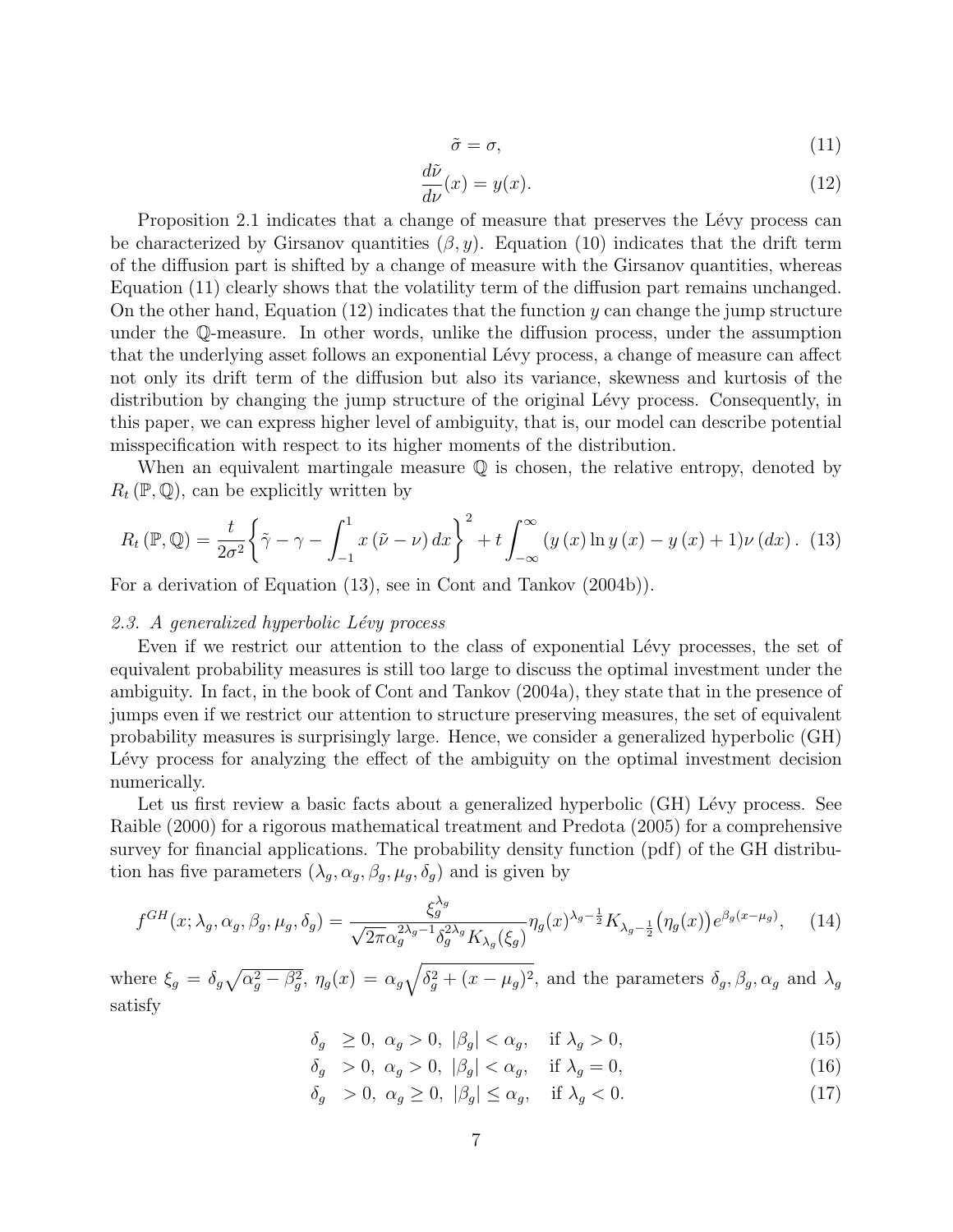Furthermore,  $K_{\lambda_g}$  is the modified Bessel function of the third kind with index  $\lambda_g$  and is given  $\rm{by}^1$ 

$$
K_{\lambda_g}(u) = \frac{1}{2} \int_0^\infty t^{\lambda_g - 1} \exp\left\{-\frac{1}{2}u\left(t + \frac{1}{t}\right)\right\} dt.
$$
 (18)

The characteristic function  $\phi^{GH}(u)$  and moment generating function  $M^{GH}(u)$  of the GH distribution are given, respectively, by

$$
\phi^{GH}(u) = e^{i\mu_g u} \left( \frac{\alpha_g^2 - \beta_g^2}{\alpha_g^2 - (\beta_g + iu)^2} \right)^{\frac{\lambda_g}{2}} \frac{K_{\lambda_g} \left( \delta_g \sqrt{\alpha_g^2 - (\beta_g + iu)^2} \right)}{K_{\lambda_g} \left( \delta_g \sqrt{\alpha_g^2 - \beta_g^2} \right)},
$$

and

$$
M^{GH}(u) = e^{\mu_g u} \left( \frac{\alpha_g^2 - \beta_g^2}{\alpha_g^2 - (\beta_g + u)^2} \right)^{\frac{\lambda_g}{2}} \frac{K_{\lambda_g} \left( \delta_g \sqrt{\alpha_g^2 - (\beta_g + u)^2} \right)}{K_{\lambda_g} \left( \delta_g \sqrt{\alpha_g^2 - \beta_g^2} \right)}, \qquad |\beta_g + u| < \alpha_g.
$$

These results in turn allow us to derive moments of the GH distribution. The mean and variance of the distribution are given, respectively, by

$$
E\left[X_1\right] = \mu_g + \frac{\beta_g \delta_g^2}{\zeta_g} \frac{K_{\lambda_g+1}(\zeta_g)}{K_{\lambda_g}(\zeta_g)},\tag{19}
$$

and

$$
\text{Var}\left[X_{1}\right] = \frac{\delta_{g}^{2}}{\zeta_{g}} \frac{K_{\lambda_{g}+1}(\zeta_{g})}{K_{\lambda_{g}}(\zeta_{g})} + \beta_{g}^{2} \frac{\delta_{g}^{4}}{\zeta_{g}^{2}} \left(\frac{K_{\lambda_{g}+2}(\zeta_{g})}{K_{\lambda_{g}}(\zeta_{g})} - \frac{K_{\lambda_{g}+1}^{2}(\zeta_{g})}{K_{\lambda_{g}}^{2}(\zeta_{g})}\right),\tag{20}
$$

where  $\zeta_g = \delta_g \sqrt{\alpha_g^2 - \beta_g^2}$ . Furthermore, the skewness  $\gamma_1$  and the kurtosis  $\gamma_2$  can be derived as follows.

$$
\gamma_{1}[X_{1}] = Var[X_{1}]^{-2}
$$
\n
$$
\times \left[ \frac{\beta_{g}^{3} \delta_{g}^{6}}{\zeta_{g}^{3}} \left( \frac{K_{\lambda_{g}+3}(\zeta_{g})}{K_{\lambda_{g}}(\zeta_{g})} - \frac{3K_{\lambda_{g}+2}(\zeta_{g})K_{\lambda_{g}+1}(\zeta_{g})}{K_{\lambda_{g}}^{2}(\zeta_{g})} + \frac{2K_{\lambda_{g}+1}^{2}(\zeta_{g})}{K_{\lambda_{g}}^{3}(\zeta_{g})} \right) + \frac{3\beta_{g}\delta_{g}^{4}}{\zeta_{g}^{2}} \left( \frac{K_{\lambda_{g}+2}(\zeta_{g})}{K_{\lambda_{g}}(\zeta_{g})} - \frac{K_{\lambda_{g}+1}^{2}(\zeta_{g})}{K_{\lambda_{g}}^{2}(\zeta_{g})} \right), \tag{21}
$$

$$
\gamma_2 \left[X_1\right] = -3 + Var\left[X_1\right]^{-2}
$$
\n
$$
\times \left[ \frac{\beta_g^8 \delta_g^4}{\zeta_g^4} \left( \frac{K_{\lambda_g+4}(\zeta_g)}{K_{\lambda_g}(\zeta_g)} - \frac{4K_{\lambda_g+3}(\zeta_g)K_{\lambda_g+1}(\zeta_g)}{K_{\lambda_g}^2(\zeta_g)} + \frac{6K_{\lambda_g+2}(\zeta_g)K_{\lambda_g+1}^2(\zeta_g)}{K_{\lambda_g}^3(\zeta_g)} - \frac{K_{\lambda_g+1}^4(\zeta_g)}{K_{\lambda_g}^4(\zeta_g)} \right) + \frac{\beta_g^6 \delta_g^2}{\zeta_g^3} \left( \frac{6K_{\lambda_g+3}(\zeta_g)}{K_{\lambda_g}(\zeta_g)} - \frac{12K_{\lambda_g+2}(\zeta_g)K_{\lambda_g+1}(\zeta_g)}{K_{\lambda_g}^2(\zeta_g)} + \frac{6K_{\lambda_g+1}^3(\zeta_g)}{K_{\lambda_g}^3(\zeta_g)} \right) + \frac{3\delta_g^4}{\zeta_g^2} \frac{K_{\lambda_g+2}(\zeta_g)}{K_{\lambda_g}(\zeta_g)} \right] (22)
$$

<sup>1</sup>For the analytical details of the modified Bessel function, see Abramowitz and Stegun (1968).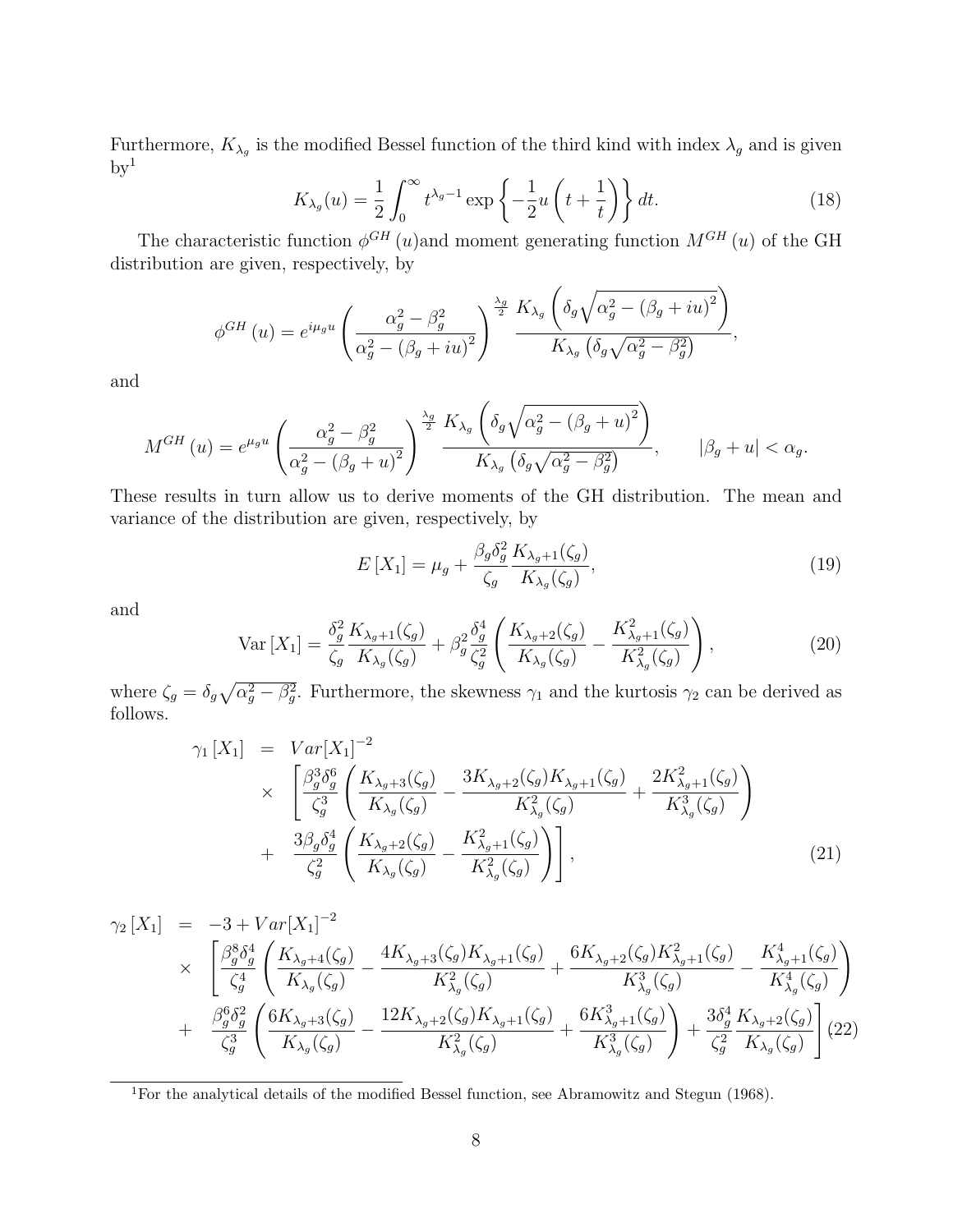Since GH distribution is infinitely divisible, the GH Lévy process denoted by  $X^{GH}(t)$  =  $\{X^{GH}(t), t \geq 0\}$  can be defined by its characteristic function

$$
\mathbb{E}\left[e^{iuX^{GH}(t)}\right] = \left[\phi^{GH}(u)\right]^t.
$$

Each of the parameters of the GH distribution can be interpreted intuitively. The parameter  $\lambda_q$  determines the subclass of the GH distribution.  $\alpha_q$  controls the steepness around the mode of the distribution and it also affects its tail behaviour.  $\beta_g$  indicates the ratio of asymmetry.  $\mu_g$  indicates the location while  $\delta_g$  indicates the scale. See Bibby and Sorensen (2003) for the shape of the GH distribution.

The Lévy measure of a GH distribution is explicitly given as follows.

$$
\frac{d\nu(x)}{dx}=\left\{\begin{array}{cc} \frac{e^{\beta_g x}}{|x|}\left(\int_0^\infty\frac{\exp\left\{-\sqrt{2y+\alpha_g^2}|x|\right\}}{\pi^2y\left(J_{\lambda_g}^2\left(\delta_g\sqrt{2y}\right)+Y_{\lambda_g}^2\left(\delta_g\sqrt{2y}\right)\right)}dy+\lambda_g e^{-\alpha_g|x|}\right), & \lambda_g\geq 0,\\ \frac{e^{\beta_g x}}{|x|}\left(\int_0^\infty\frac{\exp\left\{-\sqrt{2y+\alpha_g^2}|x|\right\}}{\pi^2y\left(J_{-\lambda_g}^2\left(\delta_g\sqrt{2y}\right)+Y_{-\lambda_g}^2\left(\delta_g\sqrt{2y}\right)\right)}dy+\lambda_g e^{-\alpha_g|x|}\right), & \lambda_g<0. \end{array}\right.
$$

where  $J_{\lambda_g}$  and  $Y_{\lambda_g}$  represent, respectively, Bessel functions. The GH distribution includes the normal distribution as a limiting case where  $\beta_g = 0, \delta_g \to \infty$ ,  $\alpha_g \to \infty$  with  $\frac{\delta_g}{\alpha_g} \to const.$ 

In the case of the GH Lévy process, the class preserved change of measure can be simplified as follows.

**Proposition 2.2.** *Let*  $X^{GH}$  *be a GH Lévy process with parameters*  $(\lambda_g, \alpha_g, \beta_g, \delta_g, \mu_g)$  *under the measure* P*. Then, there is another locally equivalent martingale measure* Q *under which*  $X^{GH}$  is again a GH Lévy process, with parameter  $(\lambda'_g, \alpha'_g, \beta'_g, \delta'_g, \mu'_g)$  if and only if  $\delta'_g = \delta_g$  and  $\mu'_{g} = \mu_{g}.$ 

This proposition means that if a GH Lévy process is preserved with some change of measure, the parameters of  $\delta_g$  and  $\mu_g$  are never changed.

## *2.4. An Esscher Transform*

We introduce an Esscher transform in the following form. An Esscher transform with a parameter  $\xi \in \mathbb{R}$  from the measure  $\mathbb{P}$  to an equivalent measure  $\mathbb{Q}$  with a density process  $Z_t = \frac{dQ}{dP}$  $\frac{dQ}{dP}|_{\mathcal{F}_t}$  is defined as

$$
Z_t = \frac{\exp\left(\xi X_t\right)}{M_X(\xi)}\tag{23}
$$

where  $M_X$  stands for a moment generating function of  $X_1$ .

It is shown that under the Esscher transform, for all  $\xi \in \mathbb{R}$  such that  $\mathbb{E}[\exp(\xi X_1)] < \infty$ ,  $X_t$  under the new measure  $\mathbb Q$  becomes a Lévy process. The proof of this property is in Proposition 1.8 of Raible (2000). It is also known that the measure change function by the Esscher transform is given by the following form:

$$
y(x) = e^{\xi x}.\tag{24}
$$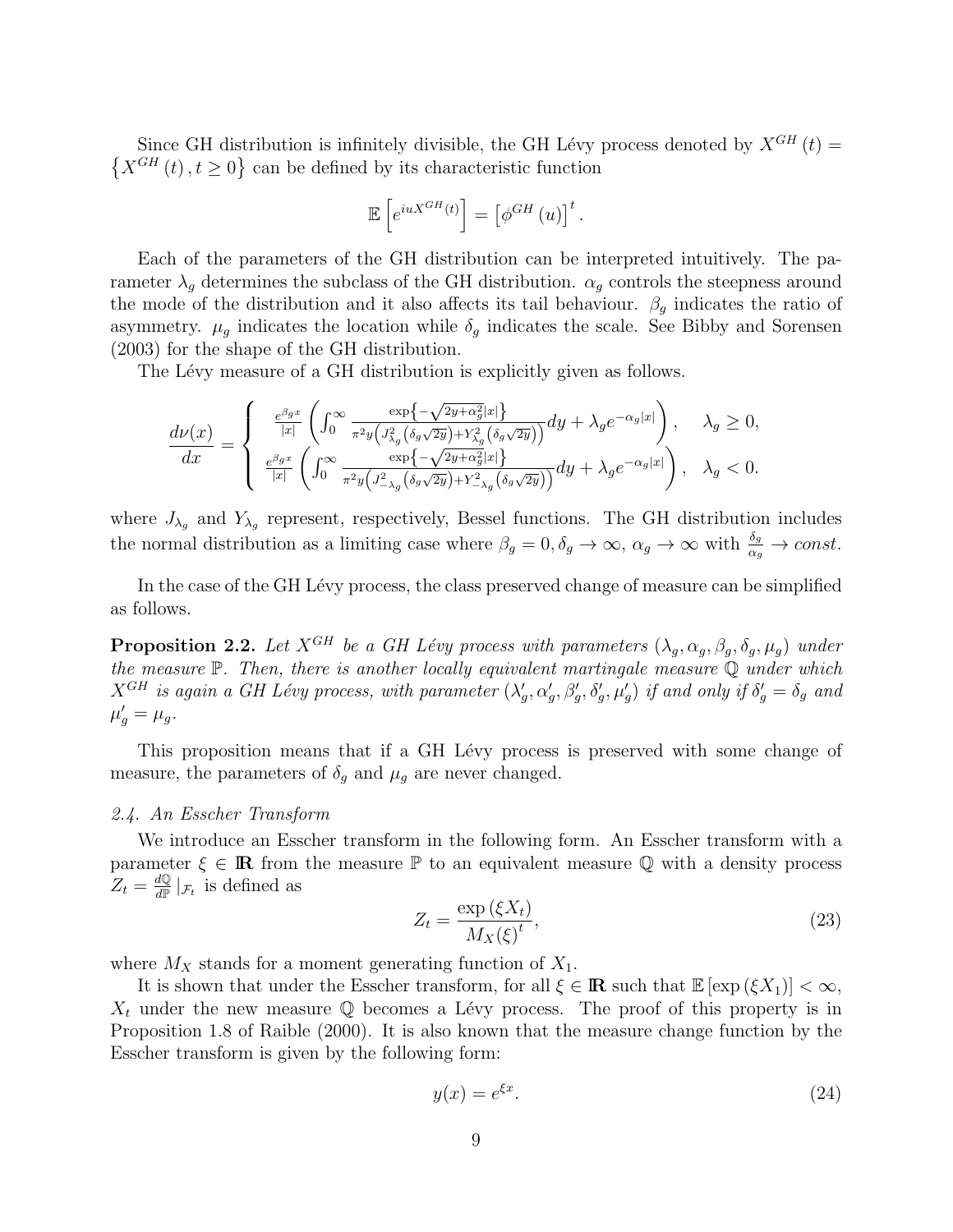It is known that the equivalent martingale measure that minimize the relative entropy can be attained via the Esscher transform. For technical details about the Esscher transform under an exponential Lévy process, see, for example, Fujiwara and Miyahara (2003).

Note that the relative entropy is a function of the Esscher parameter *ξ*. Notice that the relative entropy is convex functional of the measure Q. See, Fujiwara and Miyahara (2003) and Cont and Tankov (2002) for the details. Raible (2000) proved that a GH distribution is closed under the Esscher transform with changing only one parameter values, which is summarized in the following proposition.

**Proposition 2.3.** *An Esscher transform of a GH distribution*  $GH(\lambda_g, \alpha_g, \beta_g, \delta_g, \mu_g)$  *with Esscher parameter*  $\xi \in (-\alpha_g - \beta_g, \alpha_g - \beta_g)$  *corresponds to a change of parameter from*  $\beta_g$  *to β<sup>g</sup>* + *ξ.*

We refer the reader to Proposition 2.11 in Raible (2000) for the proof. Proposition 2.3 indicates that choosing an equivalent probability measure Q corresponds to choosing an Esscher parameter  $\xi$  if we focus our attention to the Esscher transform. Furthermore, Equations (19) to (22) indicate that a change of measure with the Esscher transformation changes not only its first moment but also higher moments of the GH distribution via  $\beta_q$ .

### *2.5. A Proposed Numerical Procedure*

In this paper, we employ an approximate dynamic programming (ADP for abbreviation) for solving Equation (8) where the expectation is taken under the reference probability measure P. Although a basic idea for the numerical procedure is almost the same as the one developed in Imai and Tsujimura (2016), we review it here for keeping this paper selfcontained. The ADP is an extension of dynamic programming, which combines simulation and approximation in order to solve the optimization problem sufficiently accurately and efficiently. In the paper, we directly solve the maxmin problem by computing the expected value of the function *V* .

Let us assume that both an investment strategy *I* and an Esscher transformed strategy *ξ* are fixed. We define a gain function *J* for given *I* and *ξ* with the current output price *p* and the current capital *k* as

$$
J_0(p, k, I, \xi) = \mathbb{E}^{\mathbb{P}} \left[ \int_0^\infty e^{-rt} \hat{Y}_t dt \right]. \tag{25}
$$

With the gain function, we can define the value function  $V_0$ , which is given by

$$
V_0(p,k) = \max_{I \in \mathcal{I}} \min_{\xi \in \Xi} J_0(p,k,I,\xi).
$$
 (26)

Let *I <sup>∗</sup>* and *ξ <sup>∗</sup>* denote the optimal investment and the optimal Esscher parameter of Equation (26), respectively. Because the value function can be reached when we choose both the optimal investment strategy and the optimal distortion strategy, it can be written by

$$
V_0(p,k) = J_0(p,k,I^*,\xi^*),
$$
\n(27)

for any *p* and *k*.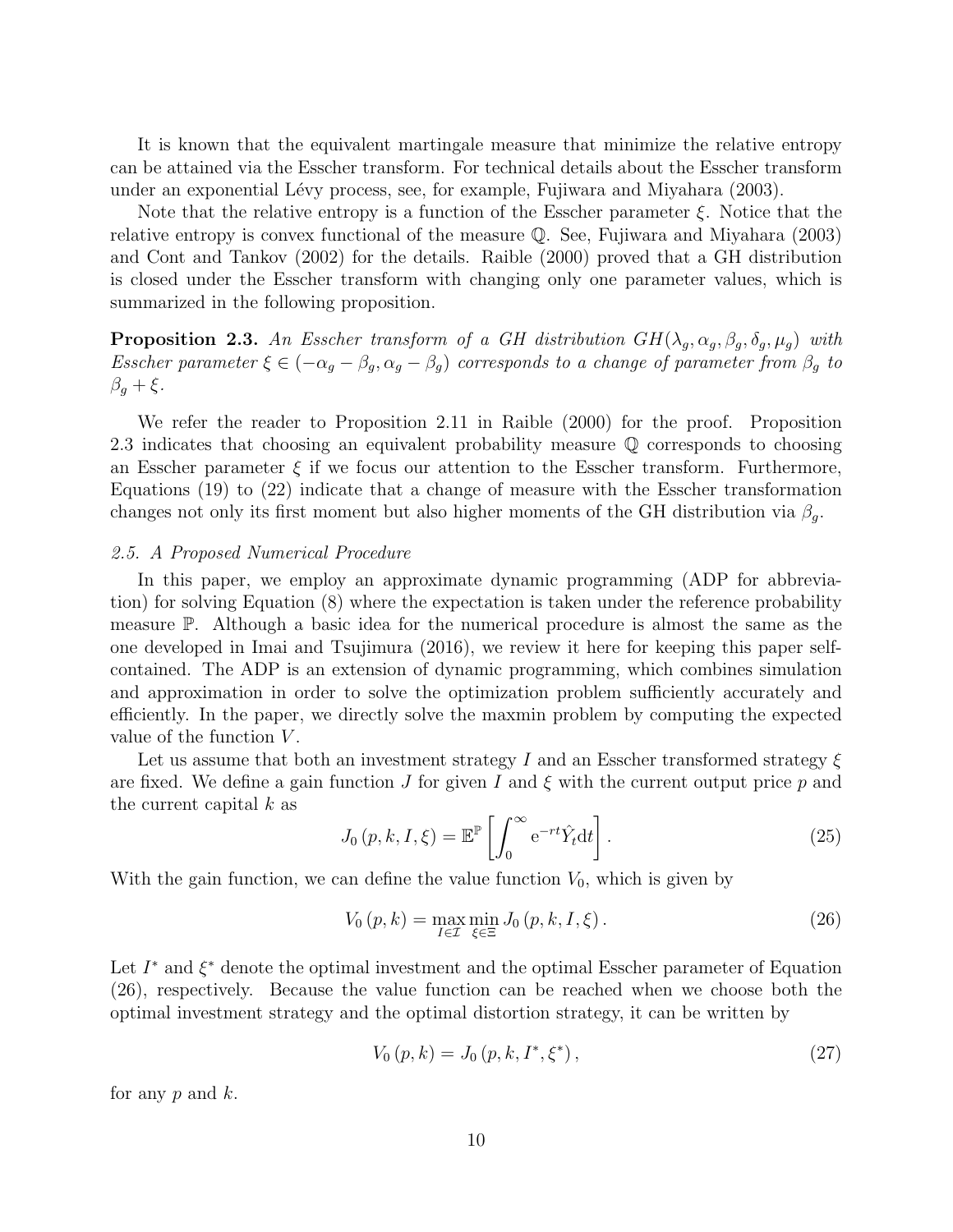We next apply the dynamic programming principle to the investment problem and derive the Bellman equation.

$$
V_0(k,p) = \max_{I \in \mathcal{I}} \min_{\xi \in \Xi} \mathbb{E}^{\mathbb{P}} \left[ \int_0^{\Delta t} e^{-rt} \hat{Y}_t dt + e^{-r\Delta t} V_{\Delta t} \left( \hat{Y}_{\Delta t} \right) \right]
$$
  
\n
$$
= \max_{I \in \mathcal{I}} \min_{\xi \in \Xi} \mathbb{E}^{\mathbb{P}} \left[ e^{-r\Delta t} \hat{Y}_{\Delta t} \Delta t + e^{-r\Delta t} V_{\Delta t} \left( \hat{Y}_{\Delta t} \right) \right]
$$
  
\n
$$
= \max_{I \in \mathcal{I}} \min_{\xi \in \Xi} \left\{ e^{-r\Delta t} \mathbb{E}^{\mathbb{P}} \left[ \hat{Y}_{\Delta t} \right] \Delta t + e^{-r\Delta t} \mathbb{E}_{\mathbb{P}} \left[ V_{\Delta t} \left( \hat{Y}_{\Delta t} \right) \right] \right\}
$$
(28)

Equation (28) is the Bellman equation we use in the numerical algorithm.

Let us now develop a numerical procedure utilized in this paper for deriving the value function defined in Equation (28). It mainly consists of two iterative methods. The first iterative method is called a value iteration in which the value function for *p* and *k* is obtained by solving a fixed point problem. For technical details about the convergence of the value iteration are given, for example, in Bertsekas (2012). The second method is for obtaining optimal solutions with respect to the investment *I* and the Esscher parameter *ξ* provided that *p* and *k* are given.

For solving the optimization problem numerically, we first discretize the state space (*p, k*) into equally spaced grid points. Let  $[P_{\min}, P_{\max}]$  be a closed output price space, and  $N_p$ be the number of grid points. The grid points for the output price are given by  $p_i =$  $P_{\min} + i\Delta p, i = 0, \ldots, N_p$  with  $\Delta p = \frac{P_{\max} - P_{\min}}{N_p}$ . Similarly, let  $[K_{\min}, K_{\max}]$  be a closed capital space, and  $N_k$  be the number of grid points. The grid points for the capital are given by  $k_j = K_{\min} + j\Delta k, j = 0, \ldots, N_k$  with  $\Delta k = \frac{K_{\max} - K_{\min}}{N_k}$ .

Note that due to the constraint for the GH distribution in Equation (14), we assume that the set  $\Xi$  satisfies this condition. In addition we assume that the set of investment  $\mathcal I$  is also bounded due to its practical reason. Accordingly, let  $\mathcal{I} := [I_{\min}, I_{\max}]$  and  $\Xi := [\xi_{\min}, \xi_{\max}]$ . Note that from Proposition 2.3,  $\xi_{\min} \geq -\alpha_g - \beta_g$ ,  $\xi_{\max} \leq \alpha_g - \beta_g$  must be satisfied to reserve the class of the GH Lévy processes.

The first iterative procedure can be generated based on Equation (28). Let  $v^m (k_j, p_i)$ denote the *m*−th iterative value function with the state vector of  $(k_j, p_i)$ . Then, *m*−th iteration is given by

$$
v^{m+1}\left(k_j, p_i\right) = \max_{I \in \mathcal{I}} \min_{\xi \in \Xi} \left\{ e^{-r\Delta t} \Delta t \mathbb{E}^{\mathbb{P}} \left[ \hat{Y}_{\Delta t} \right] + e^{-r\Delta t} \mathbb{E}^{\mathbb{P}} \left[ v^m \left( p_{\Delta t}, k_{\Delta t} \left( I \right) \right) \right] \right\},\tag{29}
$$

for  $i = 0, ..., N_p, j = 0, ..., N_k$ , where

$$
p_{\Delta t} = p_i \exp\left\{X_{\Delta t}^{GH}(\lambda, \alpha, \beta, \delta, \mu)\right\},\tag{30}
$$

under the reference probability measure  $\mathbb P$  and

$$
k_{\Delta t}(I) = (1 - \delta)k_j + I. \tag{31}
$$

To derive the value functions via the value iteration method, we need to set initial value function for any *k* and *p*. In the paper, we set

$$
v^{0}\left( k,p\right) :=0,
$$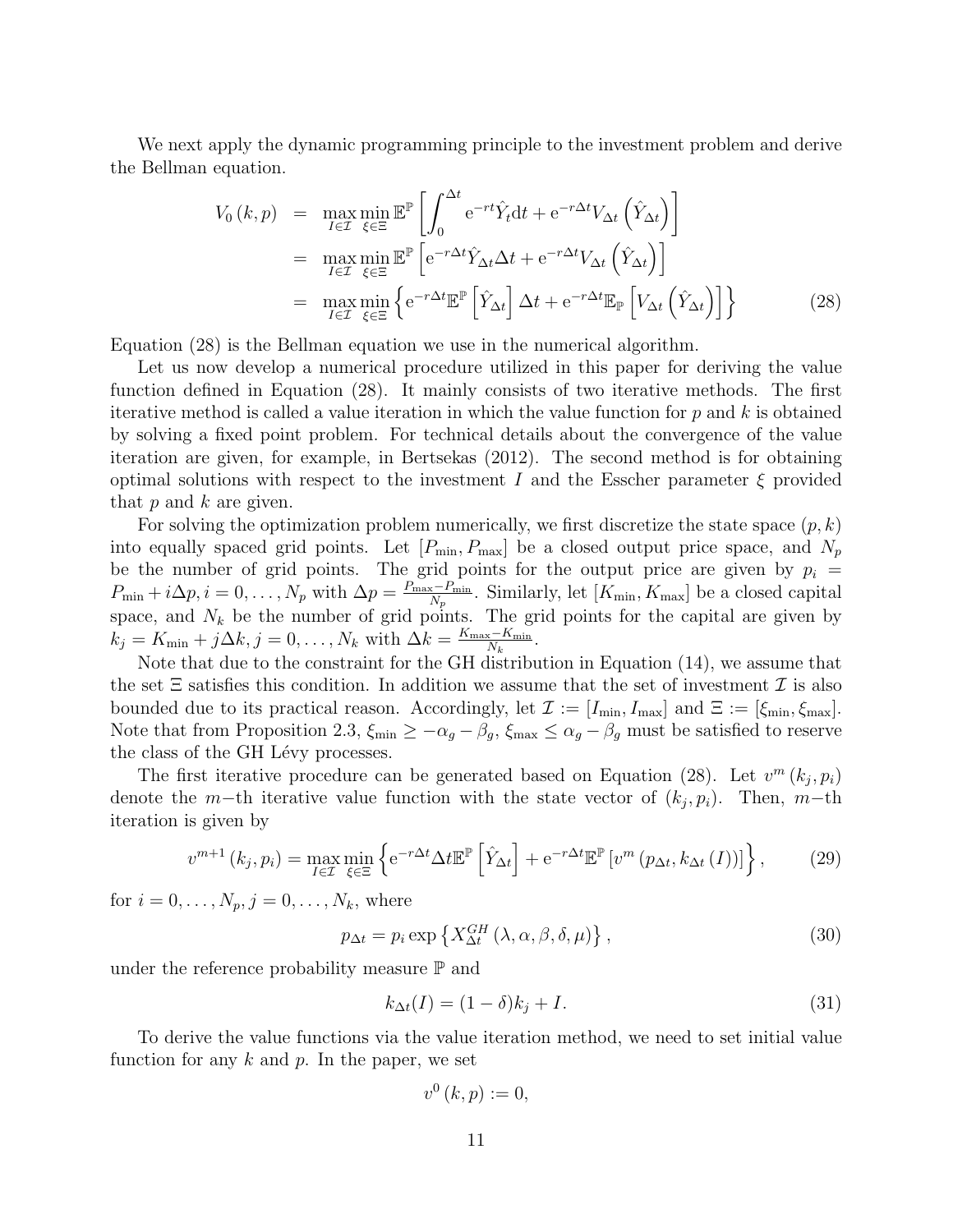for all  $p \in [P_{\min}, P_{\max}]$  and any  $k \in [K_{\min}, K_{\max}]$ . In the  $m$ -th iteration to compute each  $v^{m+1}(k_j, p_i)$ , we need to solve the maxmin problem in Equation (29) for every *i* and *j*.

Let us begin with the value iteration when  $m = 0$ . Provided that the current output price *p* and the current capital *k* are given, the optimization problem turns out to become the following simple expression with ignoring constant terms.

$$
\max_{I \in \mathcal{I}} \min_{\xi \in \Xi} \mathbb{E}^{\mathbb{P}} \left[ \hat{Y}_{\Delta t} \right]. \tag{32}
$$

Lemma **??** indicates that the maxmin problem becomes a convex-concave problem and the globally optimal value can be theoretically guaranteed.

It is important to notice that in order to calculate the expectation, approximation methods are required since we assume that both output price and the capital can take real values, while we discretize the state space to make the iteration feasible. To that end, this paper introduces two approximation methods, that is, a spline interpolation method and a quasi-Monte Carlo method.

We first propose an function approximation method via a tensor-product, two-dimensional spline method. It enables us to calculate value functions with off grid points when values on grid point  $(k_j, p_i)$  are provided. In the paper, we employ a method proposed in page 347 of De Boor (1978). Let ˜*v <sup>m</sup>* (*k, p*) denote an approximation function of the *m−*th value function. In the proposed numerical algorithm,  $v^m(k, p)$  in equation (29) is replaced by the approximated value function  $\tilde{v}^m(k, p)$ .

Second, we employ a quasi-Monte Carlo method to compute an expectation in an efficient manner. The quasi-Monte Carlo method is a well-known simulation method that is often replaced by a Monte Carlo method for enhancing numerical efficiency. Instead of using random sequence in the Monte Carlo method, the quasi-Monte Carlo method uses a low-discrepancy sequence for generating sample points. It is well-known that the quasi-Monte Carlo often substantially outperforms the Monte Carlo for a wide range of problems in economics, finance and actuarial science. See, for instance, Joy et al. (1996), for classical applications of the method.

Let  $u_n \in (0,1)$  be the *n*−th realized point from a low-discrepancy sequence with  $n =$ 1, ..., N, and let  $x_n = F_{GH}^{-1}(u_n)$ ,  $n = 1, ..., N$ , where  $F_{GH}$  represents a cumulative distribution function of the GH distribution, and  $F_{GH}^{-1}$  is its inverse. By Equation (30), the *n*−th realized output price under P*−*measure can be given by

$$
p_{\Delta t,n} = p_i \exp\left\{x_{\Delta t,n}^{GH}(\lambda,\alpha,\beta,\delta,\mu)\right\},\tag{33}
$$

where  $x_{\Delta t,n}^{GH}(\lambda,\alpha,\beta,\delta,\mu)$  represents *n*-th sample from the GH distribution. In implementing the quasi-Monte Carlo method we employ a random number generator of Imai (2013) to efficiently obtain samples from the GH distribution.

Then, the expected value in Equation (29) can be approximated by an average of *N* function values, that is,

$$
\mathbb{E}^{\mathbb{P}}\left[v^{m}\left(k_{\Delta t}, p_{\Delta t}\right)\right] \approx \frac{1}{N} \sum_{n=1}^{N} \tilde{v}^{m}\left(k_{\Delta t}, p_{\Delta t,n}\right).
$$
\n(34)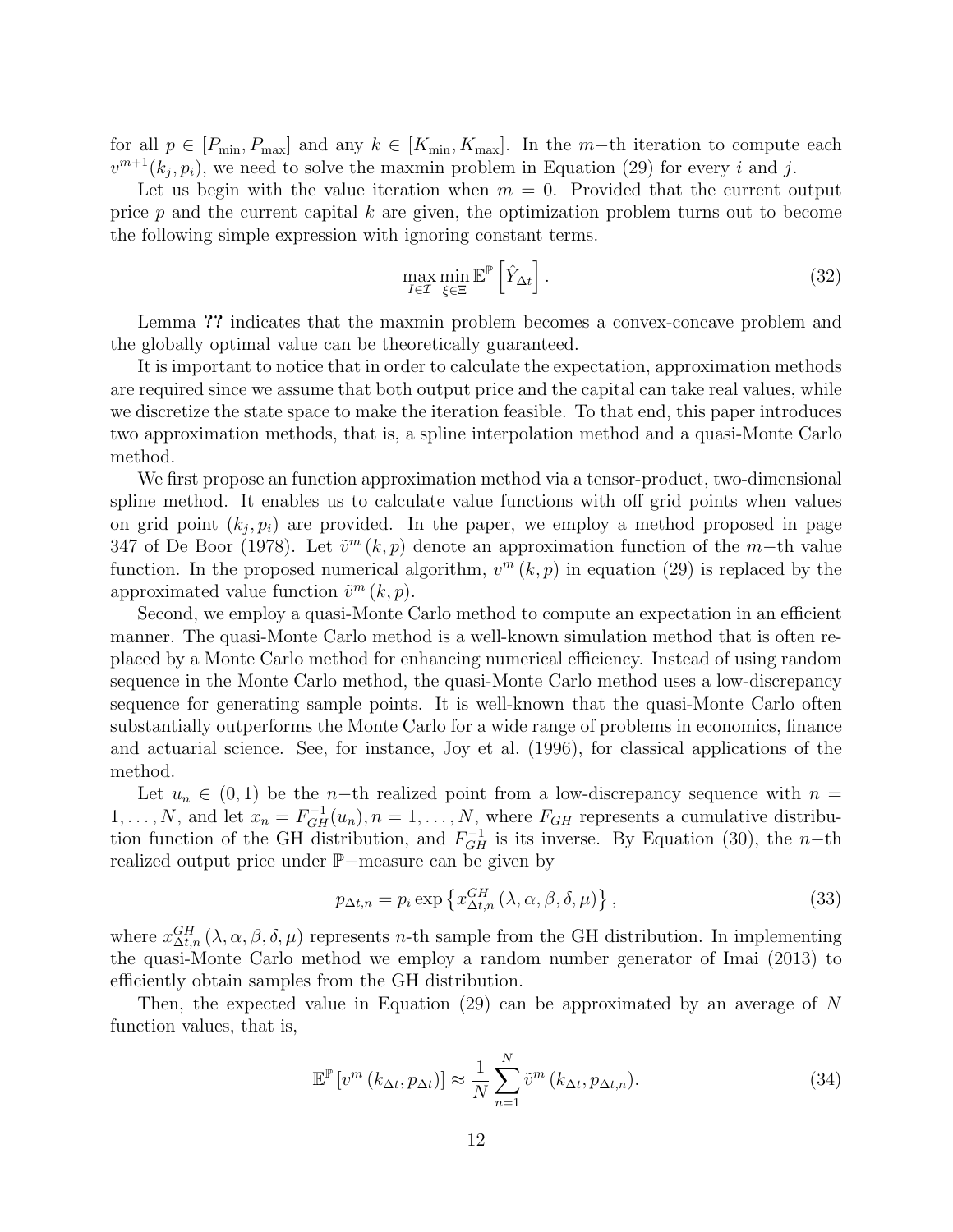and

$$
\mathbb{E}^{\mathbb{P}}\left[\hat{Y}_{\Delta t}\right] \approx \frac{1}{N} \sum_{n=1}^{N} Y_{\Delta t} \left(k_{\Delta t}, p_{\Delta t}\right),\tag{35}
$$

respectively. The boundary conditions for numerical procedure are given as follows.

$$
v^{m}\left( k,0\right) =0,
$$

for any *k*, and

$$
v^{m+1} (k, p) = v^{m} (k, P_{\text{max}}), \text{ if } p > P_{\text{max}},
$$
  

$$
v^{m+1} (k, p) = v^{m} (K_{\text{max}}, p), \text{ if } k > K_{\text{max}}.
$$

The second iteration method is used to obtain a numerical solution of the minimax problem in Equation (29).

It should be emphasized from a computational viewpoint that for both of the iteration procedures are equipped with convergence guarantee, namely, the true value can be obtained when the number of iterations tends to infinity. However, despite this theoretical fact, practical numerical efficiency is not always promised. In fact, our preliminary numerical experiment clearly indicated that the numerical procedure sometimes required unbearable computational time. In order to further enhance numerical efficiency of the method, we implement the following two methods.

The first one can be called an adaptive grid refinement method in which we begin with a relatively course grid, i.e., small  $N_k$  and  $N_p$ , and use a finer grid when the maximum error becomes relatively small. It enables us to reduce a computational time for early phase of the iteration. In addition, we carefully choose initial values for each iteration. The second one is with respect to the learning rates It has been recognized among researchers that the choice of the learning rate has a significant impact on the computational efficiency. In the paper, we employ an adaptive method called AdaGrad developed in Duchi et al. (2011) to improve numerical efficiency of the convergence. They depend not only on the number of iterations but also historical values of the learning rate.

# **3. A Numerical Example**

This section provides numerical results under a GH Lévy ambiguity. We show the firm's value, the optimal investment  $I^*$  and the optimal Esscher parameter  $\xi^*$ . By comparing them with the results given in Imai and Tsujimura (2016) we can discuss the effect of the ambiguity level on the optimal investment decision. The numerical results will be presented in the conference.

## **4. Concluding remarks**

In this paper, we examined an optimal investment problem in the presence of higher level of ambiguity. To describe the higher level of ambiguity we assume that the underlying risk process follows an exponential Lévy process. This assumption enables us to consider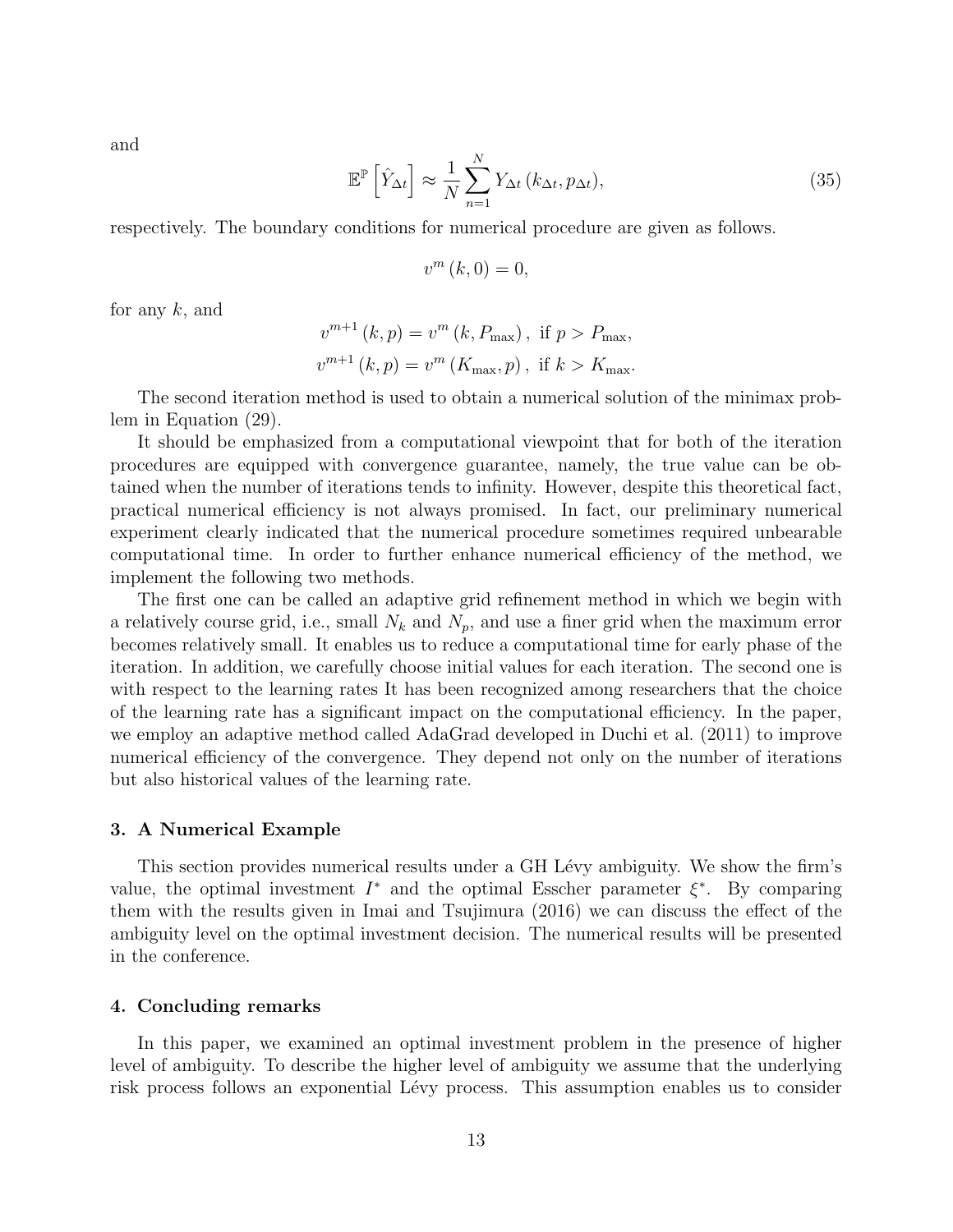the manager's misspecification for not only its average but also its variance, skewness, and kurtosis. By applying the Esscher transform under an exponential generalize hyperbolic Lévy process, the problem becomes easier to deal with while it is still sufficiently general for our purpose. Numerical results revealed the impact of the high level of ambiguity on the optimal investment policy.

# **Acknowledgment**

This research was supported by JSPS KAKENHI Grant Number YYKKB09 and 15K01213.

# **References**

- Abel, A. B., 1983. Optimal investment under uncertainty. The American Economic Review 73 (1), 228–233.
- Abel, A. B., Eberly, J. C., 1994. A unified model of investment under uncertainty. American Economic Review 84 (1), 1369–1384.
- Abel, A. B., Eberly, J. C., 1997. An exact solution for the investment and value of a firm facing uncertainty, adjustment costs, and irreversibility. Journal of Economic Dynamics and Control 21, 831–852.
- Abramowitz, M., Stegun, I., 1968. Handbook of Mathematical Functions. Dover.
- Barndorff-Nielsen, O., 1977. Exponentially decreasing distribution for the logarithm of particle size. Proceedings of the Royal Society of London. Series A, Mathematical and Physical Science 353 (1674), 401–419.
- Becker, S. W., Brownson, F. O., 1964. What price ambiguity? or the role of ambiguity in decision-making. Journal of Political Economy 72, 62–73.
- Bertsekas, D. P., 2012. Dynamic programming and optimal control. Vol. 2. Athena Scientific Belmont, MA.
- Bibby, B. M., Sorensen, M., 2003. Hyperbolic processes in finance. In: S.T.Rachev (Ed.), Handbook of Heavy Tailed Distributions in Finance. Vol. 1 of nadbooks in Finance. Elsevier, Ch. 6, pp. 211–248.
- Bloom, N., Bond, S., Van Reenen, J., 2007. Uncertainty and investment dynamics. The review of economic studies 74 (2), 391–415.
- Camerer, C., Weber, M., 1992. Recent developments in modeling preferences: Uncertainty and ambiguity. Journal of Risk and Uncertainty 5, 325–370.
- Cont, R., Tankov, P., 2002. Calibration of jump-diffusion option pricing models: a robust non-parametric approach.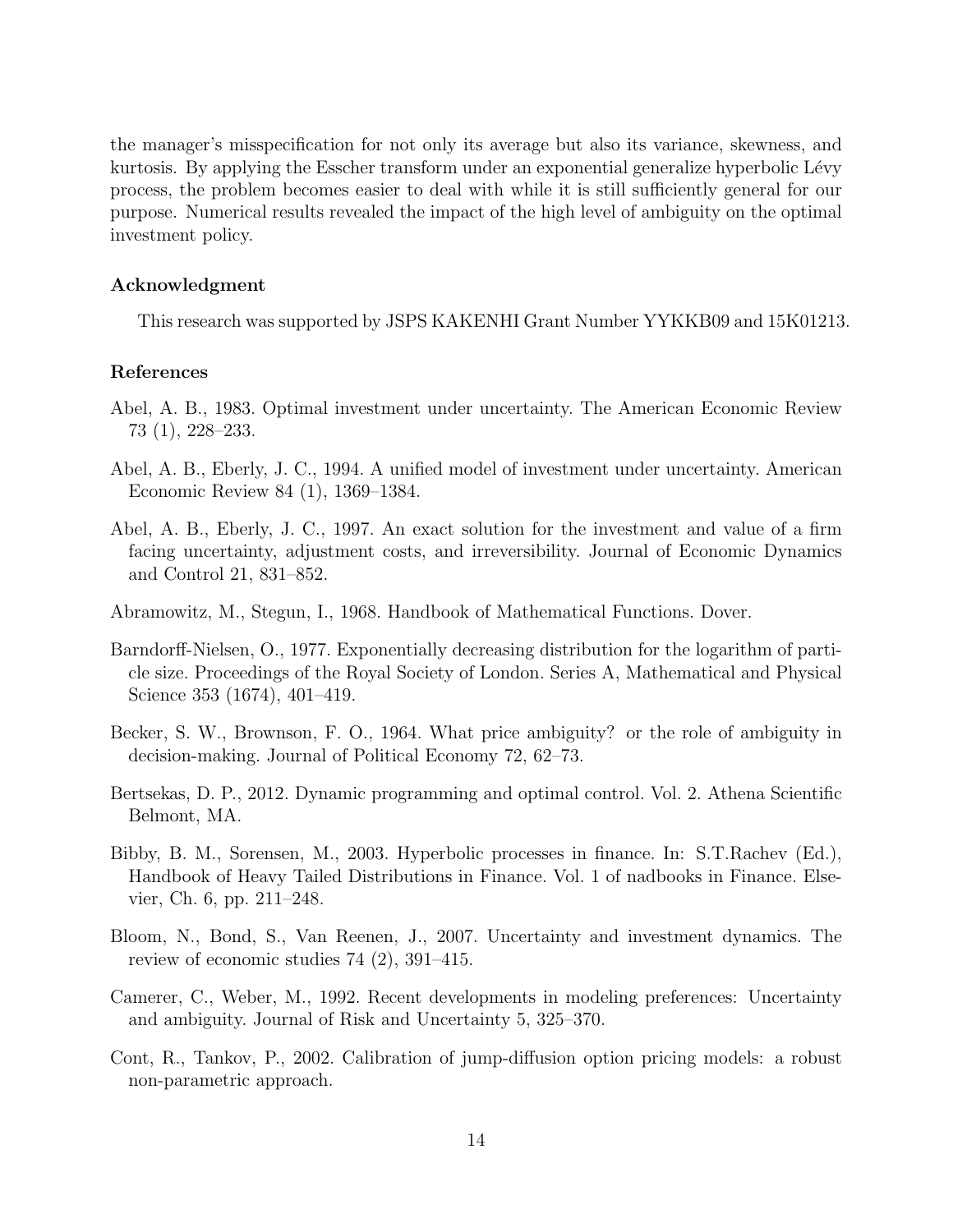Cont, R., Tankov, P., 2004a. Financial modelling with jump processes. Vol. 2. CRC press.

- Cont, R., Tankov, P., 2004b. Non-parametric calibration of jump diffusion option pricing models. Journal of Computational Finance 7 (3), 1–49.
- De Boor, C., 1978. A practical guide to splines. Vol. 27. Springer-Verlag New York.
- Duchi, J., Hazan, E., Singer, Y., 2011. Adaptive subgradient methods for online learning and stochastic optimization. The Journal of Machine Learning Research 12, 2121–2159.
- Eberlein, E., Keller, U., 1995. Hyperbolic distributions in finance. Bernoulli 1, 281–299.
- Eberlein, E., Keller, U., Prause, K., 1998. New insights into smile, mispricing, and value at risk: The hyperbolic model. Journal of Business 71 (3), 371–405.
- Etner, J., Jeleva, M., Tallon, J.-M., 2012. Decision theory under ambiguity. Journal of Economic Surveys 26, 234–270.
- Fujiwara, T., Miyahara, Y., 2003. The minimal entropy martingale measures for geometric lévy processes. Finance and Stochastics  $7(4)$ , 509–531.
- Gerber, H. U., Shiu, E. S., et al., 1994. Option pricing by esscher transforms. Transactions of the Society of Actuaries 46 (99), 140.
- Gilboa, I., Schmeidler, D., 1989. Maximin expected utility with non-unique priors. Journal of Mathematical Economics 18, 141–153.
- Hansen, L. P., Sargent, T. J., 2001. Robust control and model uncertainty. American Economic Review 91, 60–66.
- Hansen, L. P., Sargent, T. J., 2008. Robustness. Princeton university press New Jersey.
- Hansen, L. P., Sargent, T. J., Turmuhambetova, G., Williams, N., 2002. Robustness and uncertainty aversion. Working Paper.
- Hansen, L. P., Sargent, T. J., Turmuhambetova, G., Williams, N., 2006. Robust control and model misspecification. Journal of Economic Theory 128, 45–90.
- Hartman, R., 1972. The effects of price and cost uncertainty on investment. Journal of economic theory 5 (2), 258–266.
- Imai, J., 2013. Comparison of random number generators via fourier transform. Monte Carlo Methods and Applications 19 (3), 237–259.
- Imai, J., Tsujimura, M., 2016. Assessing capital investment strategy with nonlinear adjustment cost under ambiguity.
- Jacod, J., Shiryaev, A., 2013. Limit theorems for stochastic processes. Vol. 288. Springer Science & Business Media.